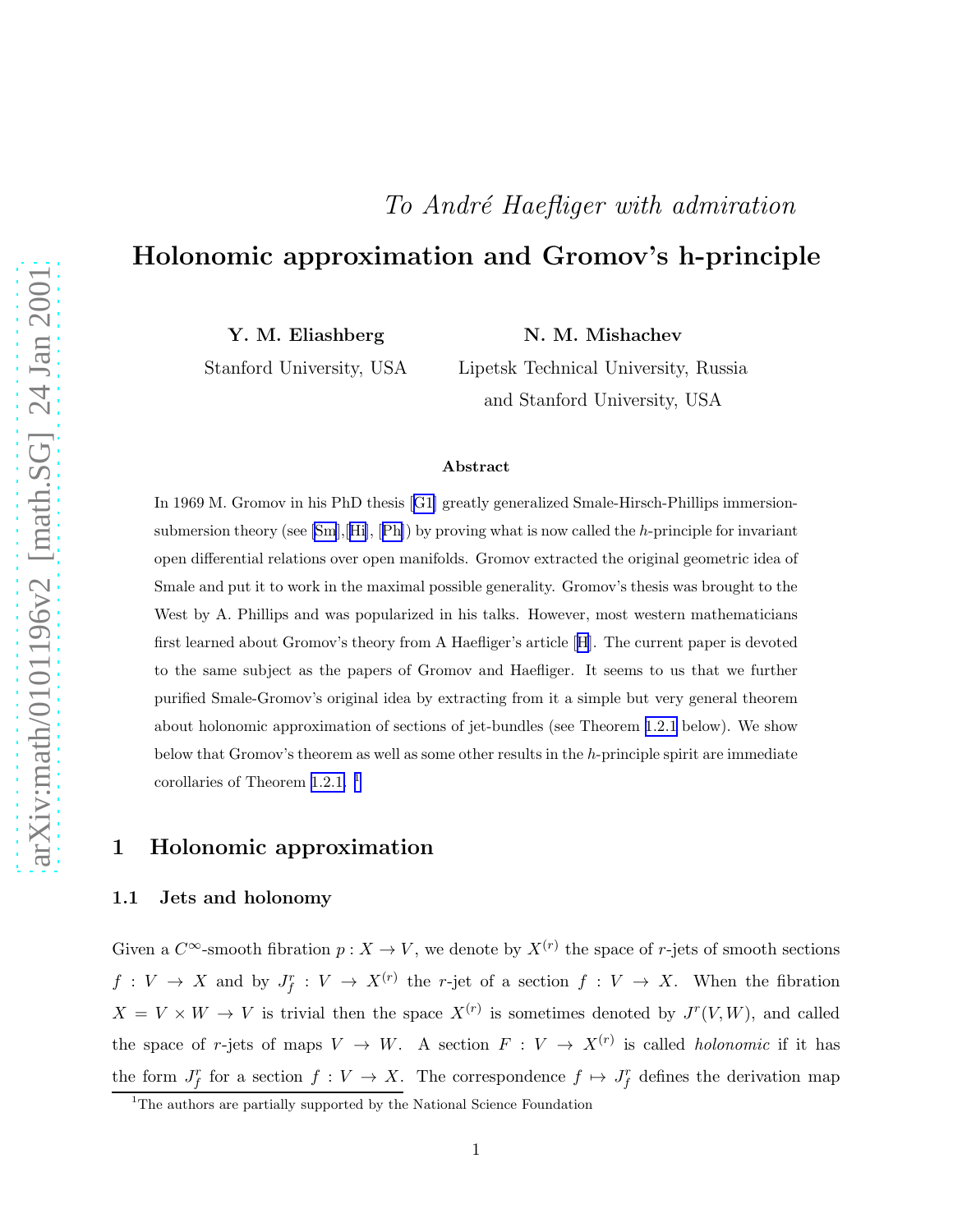<span id="page-1-0"></span> $J^r$ : Sec  $X \to \text{Sec } X^{(r)}$ . Its one-to-one image  $J^r(\text{Sec } X)$  coincides with the space  $\text{Hol}X^{(r)} \subset \text{Sec } X^{(r)}$ of holonomic sections, i.e. we have

$$
Sec X \stackrel{J^r}{\simeq} Hol X^{(r)} \hookrightarrow Sec X^{(r)}.
$$

Notice that the  $C^0$ -topology on Sec  $X^{(r)}$  induces via  $J^r$  the  $C^r$ -topology on Sec X.

Following Gromov's book [\[G2](#page-14-0)] we will denote by  $\mathcal{O}p A$  an arbitrary small but non-specified (open) neighborhood of a subset  $A \subset V$ . We will assume that the manifold V and the bundle  $X^{(r)}$  are endowed with Riemannian metrics and denote by  $U_{\varepsilon}(A)$  the metric  $\varepsilon$ -neighborhood  $\{x|$  dist $(x, A)$  < ε}.

Given an arbitrary subset  $A \subset V$  a section  $F : A \to X^{(r)}$  is called *holonomic* if there exists a holonomic section  $\tilde{F}: \mathcal{O}p A \to X^{(r)}$  such that  $\tilde{F}|_A = F$ . A section  $F: V \to X$  is called *holonomic* over  $A \subset V$  if the restriction  $F|_A$  is holonomic. Given a fibration  $\pi : V \to B$  we say that a section  $F: V \to X^{(r)}$  is *fiberwise holonomic* if there exists a continuous family of holonomic sections  $\widetilde{F}_b: \mathcal{O}p\,\pi^{-1}(b) \to X^{(r)},\ b \in B$ , such that for each  $b \in B$  the sections  $\widetilde{F}_b$  and F coincide over the fiber  $\pi^{-1}(b)$ . Note the following trivial but important fact:

1.1.1 Any section  $F: V \to X$  is holonomic over any point  $v \in V$ . Moreover, it is fiberwise holonomic with respect to the trivial fibration  $Id: V \to V$ .

Indeed, we can take the Taylor polynomial map which corresponds to  $F(v)$  with respect to some local coordinate system centered at v as a section  $\tilde{F}_v : \mathcal{O}p v \to X^{(r)}$ . Moreover, the local coordinate system can be chosen smoothly depending on its center.  $\blacktriangleright$ 

#### 1.2 Holonomic approximation

**Question:** Is it possible to approximate any section  $F: V \to X^{(r)}$  by a holonomic section? In other words, given a r-jet section and an arbitrary small neighborhood of the image of this section in the jet space, can one find a holonomic section in this neighborhood?

The answer is evidently negative (excluding, of course, the situation when the initial section is already holonomic). For instance, in the case  $r = q = 1$  the question has the following geometrical reformulation: given a function and a *n*-plane field along the graph of this function, can one  $C^0$ perturb this graph to make it almost tangent to the given field?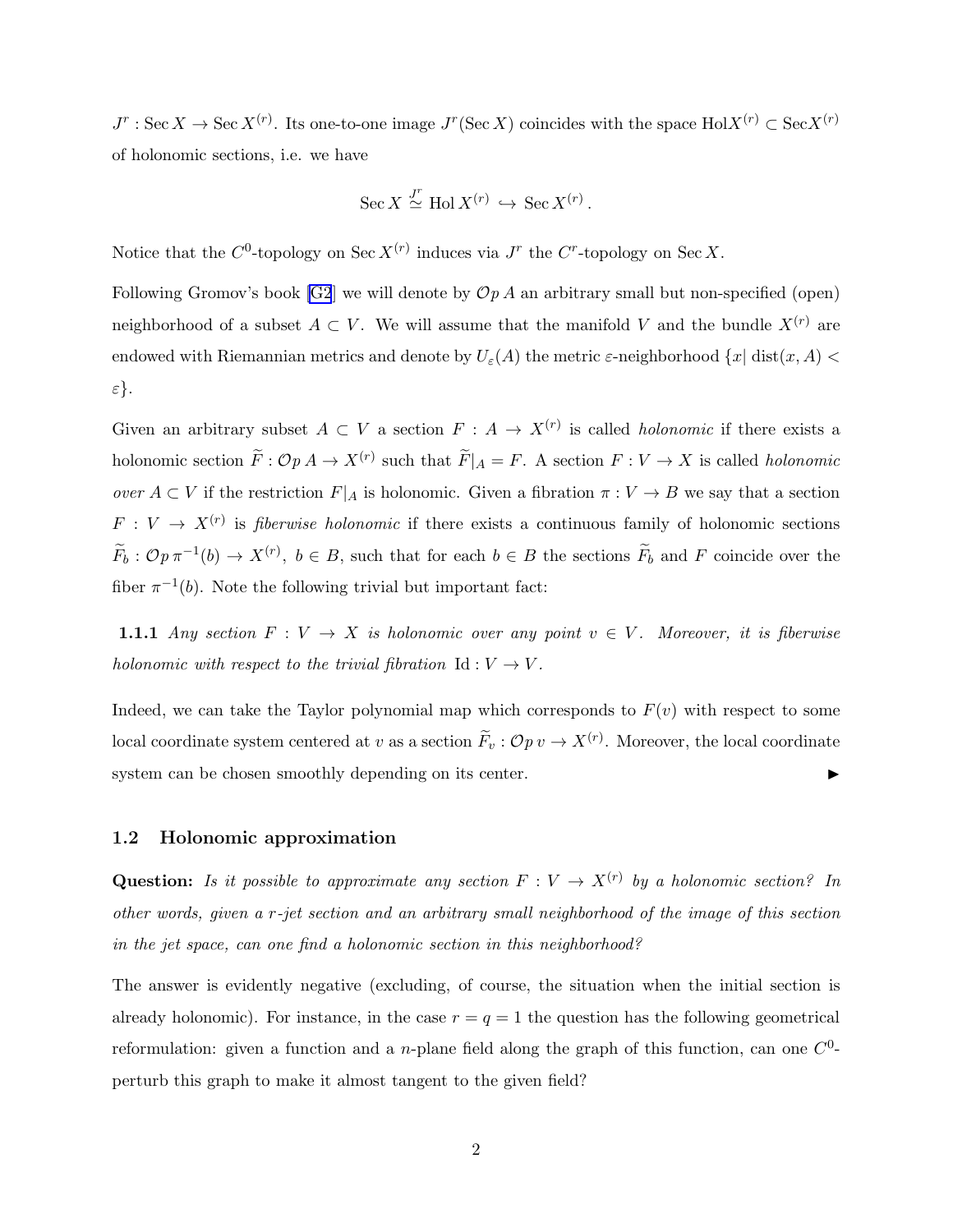<span id="page-2-0"></span>The problem of finding a holonomic approximation of a section of the r-jet space near a submanifold  $A \subset \mathbb{R}^n$  is also usually unsolvable. The only exception is the zero-dimensional case: as we already stated above in [1.1.1](#page-1-0) any section can be approximated near any point by the r-jet of the respective Taylor polynomial map.

In contrast, the following theorem says that we *always can find* a holonomic approximation of a section  $F: V \to X^{(r)}$  near a slightly deformed submanifold  $\widetilde{A} \subset V$  if the original set  $A \subset V$  is of positive codimension.

1.2.1 (Holonomic Approximation Theorem) Let  $A \subset V$  be a polyhedron of positive codimension and  $F: \mathcal{O}p A \to X^{(r)}$  be a section. Then for arbitrary small  $\delta, \varepsilon > 0$  there exist a diffeomorphism  $h: V \to V$  with  $||h-\text{Id}||_{C^0} < \delta$  and a holonomic section  $\widetilde{F}: \mathcal{O}p h(A) \to X^{(r)}$  such that the image  $h(A)$  is contained in the domain of the definition of the section  $F$  and

$$
\|\widetilde{F} - F|_{\mathcal{O}ph(A)}\|_{C^0} < \varepsilon.
$$

We use the term *polyhedron* here in the sense that  $\vec{A}$  is a subcomplex of a certain smooth triangulation of the manifold  $V$ .

As we will see below, the *relative* and the *parametric* versions of the theorem are also true. In the relative version the section F is assumed to be already holonomic over  $\mathcal{O}pB$ , where B is a subpolyhedron of A, while the diffeomorphism h is constructed to be fixed on  $\mathcal{O}p B$  and  $\widetilde{F}$  is required to coincide with F on  $\mathcal{O}p$  B. Here is the parametric version of 1.2.1.

1.2.2 (Parametric Holonomic Approximation Theorem) Let  $A \subset V$  be a polyhedron of positive codimension and  $F_z$  :  $\mathcal{O}p A \rightarrow X^{(r)}$  be a family of sections parametrized by a cube  $I^m$ ,  $m = 0, 1, \ldots$ . Suppose that the sections  $F_z$  are holonomic for  $z \in \mathcal{O}p \partial I^m$ . Then for arbitrary small  $\delta, \varepsilon > 0$  there exist a family of diffeomorphisms  $h_z : V \to V$  and a family of holonomic section  $\widetilde{F}_z : \mathcal{O}p \ h(A) \to X^{(r)}, \ z \in I^m$ , such that

- $||h_z \text{Id}||_{C^0} < \delta;$
- $h_z = \text{Id}$  for  $z \in \mathcal{O}p \partial I^m$ ;
- $\bullet$   $||F_z F_z|_{\mathcal{O}p\,h_z(A)}||_{C^0} < \varepsilon$ ;
- $\widetilde{F}_z = F_z$  for  $z \in \mathcal{O}p \, \partial I^m$ .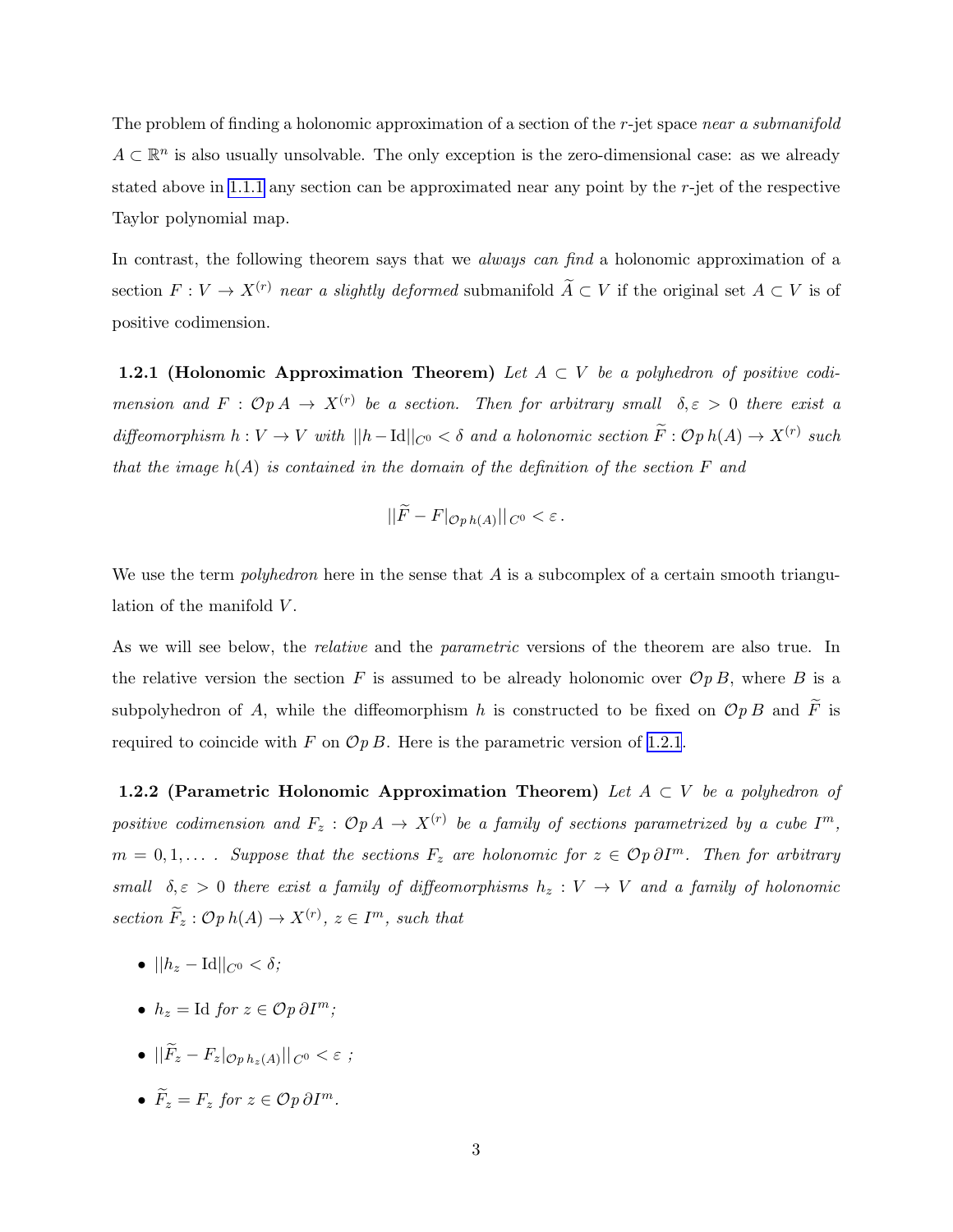<span id="page-3-0"></span>Using the induction over skeleta of the polyhedron  $A$ , and taking into account that the fibration  $X \to V$  is trivial over simplices, we reduce Theorem [1.2.1](#page-2-0) to its special case for the pair  $(A, B)$  =  $(I^k, \partial I^k) \subset \mathbb{R}^n$ . We consider this special case in the next section.

#### 1.3 Holonomic Approximation over a cube

**1.3.1** (Holonomic Approximation over a cube) Let  $I^k \subset \mathbb{R}^n$ ,  $k < n$ , be the unit cube in the coordinate subspace  $\mathbb{R}^k \subset \mathbb{R}^n$  of the first k coordinates. Then for any section

$$
F: \mathcal{O}p I^k \to J^r(\mathbb{R}^n, \mathbb{R}^q)
$$

which is holonomic over  $\mathcal{O}p \partial I^k$  and for arbitrary small  $\delta, \varepsilon > 0$  there exist a diffeomorphism  $h: \mathbb{R}^n \to \mathbb{R}^n$  of the form

$$
h(x_1,...,x_n) = (x_1,...,x_{n-1},x_n + \varphi(x_1,...,x_k)),
$$

and a holonomic section

$$
\widetilde{F}: \mathcal{O}p\,h(I^k) \to J^r(\mathbb{R}^n, \mathbb{R}^q)
$$

such that

- $|\varphi| < \delta$ ;  $\varphi|_{\mathcal{O} n \partial I^k} = 0$ ;
- the image  $h(I^k)$  is contained in the domain of the definition of the section  $F$ ;
- $\widetilde{F}|_{\mathcal{O} p \partial I^k} = F|_{\mathcal{O} p \partial I^k}$  and
- $\bullet$   $||F-F|_{\mathcal{O}p\,h(I^k)}||_{C^0} < \varepsilon$ .

Theorem 1.3.1 will be deduced from Inductional lemma 1.3.2 which we formulate below.

Let  $\pi_l: I^k \to I^{k-l}, l = 1, \ldots, k$ , be the projection

$$
(x_1,\ldots,x_k)\mapsto (x_1,\ldots,x_{k-l})
$$

whose fibers are *l*-dimensional cubes

$$
I^{l}(y) = y \times I^{l}, y = (x_{1}, \ldots, x_{k-l}) \in I^{k-l}.
$$

Note that for  $l < k$  we have  $I^l(y) = \bigcup$ t∈I  $I^{l-1}(y, t)$  where  $t = x_{k-l+1}$ .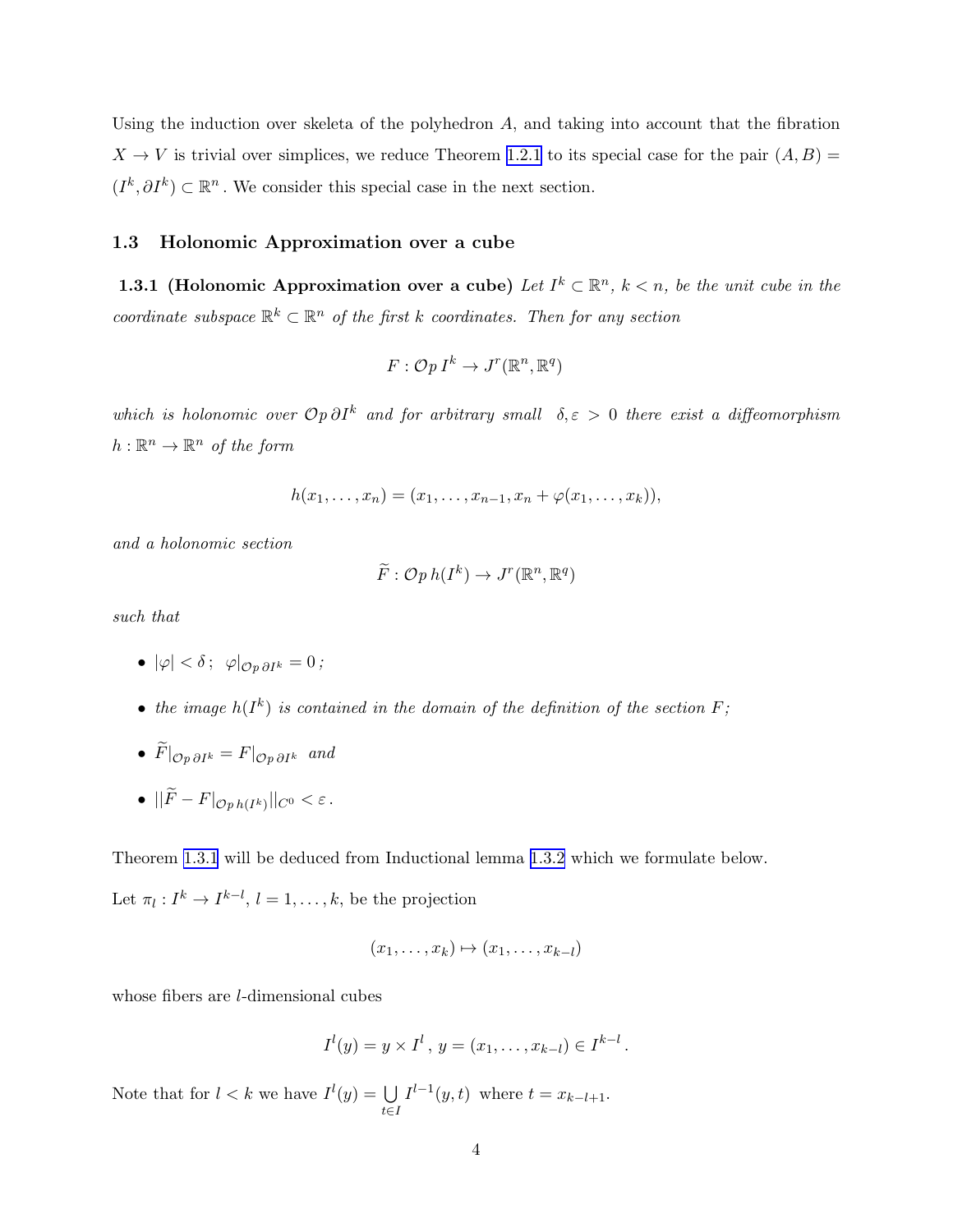#### 1.3.2 (Inductional lemma) Suppose that a section

$$
F: \mathcal{O}p I^k \to J^r(\mathbb{R}^n, \mathbb{R}^q)
$$

is holonomic over  $\mathcal{O} p \partial I^k$  and for a positive integer  $l \leq k$  fiberwise holonomic with respect to the fibration  $\pi_{l-1} : I^k \to I^{k-l+1}$ . Then for arbitrary small  $\delta, \varepsilon > 0$  there exist a diffeomorphism  $h: \mathbb{R}^n \to \mathbb{R}^n$  of the form

$$
h(x_1,...,x_n) = (x_1,...,x_{n-1},x_n + \varphi(x_1,...,x_k)),
$$

and a section

$$
\widetilde{F}: \mathcal{O}p\,h(I^n) \to J^r(\mathbb{R}^n, \mathbb{R}^q) ,
$$

such that

- $|\varphi| < \delta$ ;  $\varphi|_{\mathcal{O}_n \partial I^k} = 0$ ;
- the image  $h(I^k)$  is contained in the domain of the definition of the section  $F$ ;
- $\widetilde{F}|_{\mathcal{O}p \,\partial I^k} = F|_{\mathcal{O}p \,\partial I^k}$ ;

$$
\bullet \quad ||F - F|_{\mathcal{O}ph(I^k)}||_{C^0} < \varepsilon \, ;
$$

• the section  $F|_{h(I^k)}$  is fiberwise holonomic with respect to the fibration

$$
\pi_l \circ h^{-1}: h(I^k) \to I^{k-l}.
$$

Proof of Inductional lemma: We recommend to the reader to keep in mind the simplest case  $n = 2$ ,  $k = l = 1$  while reading the proof for the first time.

For  $(y,t) \in I^{k-l} \times I$  set

$$
U_{\delta}(y,t) = U_{\delta}(I^{l-1}(y,t)) \text{ and } U_{\delta}^{\partial}(y,t) = U_{\delta}(\partial I^{l-1}(y,t)).
$$

It follows from the definition of a fiberwise holonomic section and compactness arguments that we can choose  $\delta > 0$  so small that there would exist a continuous family of holonomic sections

$$
F_{y,t} = J_{f_{y,t}}^r : U_{\delta}(y,t) \to J^r(\mathbb{R}^n, \mathbb{R}^q), \ \ (y,t) \in I^{k-l+1} = I^{k-l} \times I,
$$

such that for all  $(y, t) \in I^{k-l} \times I$ :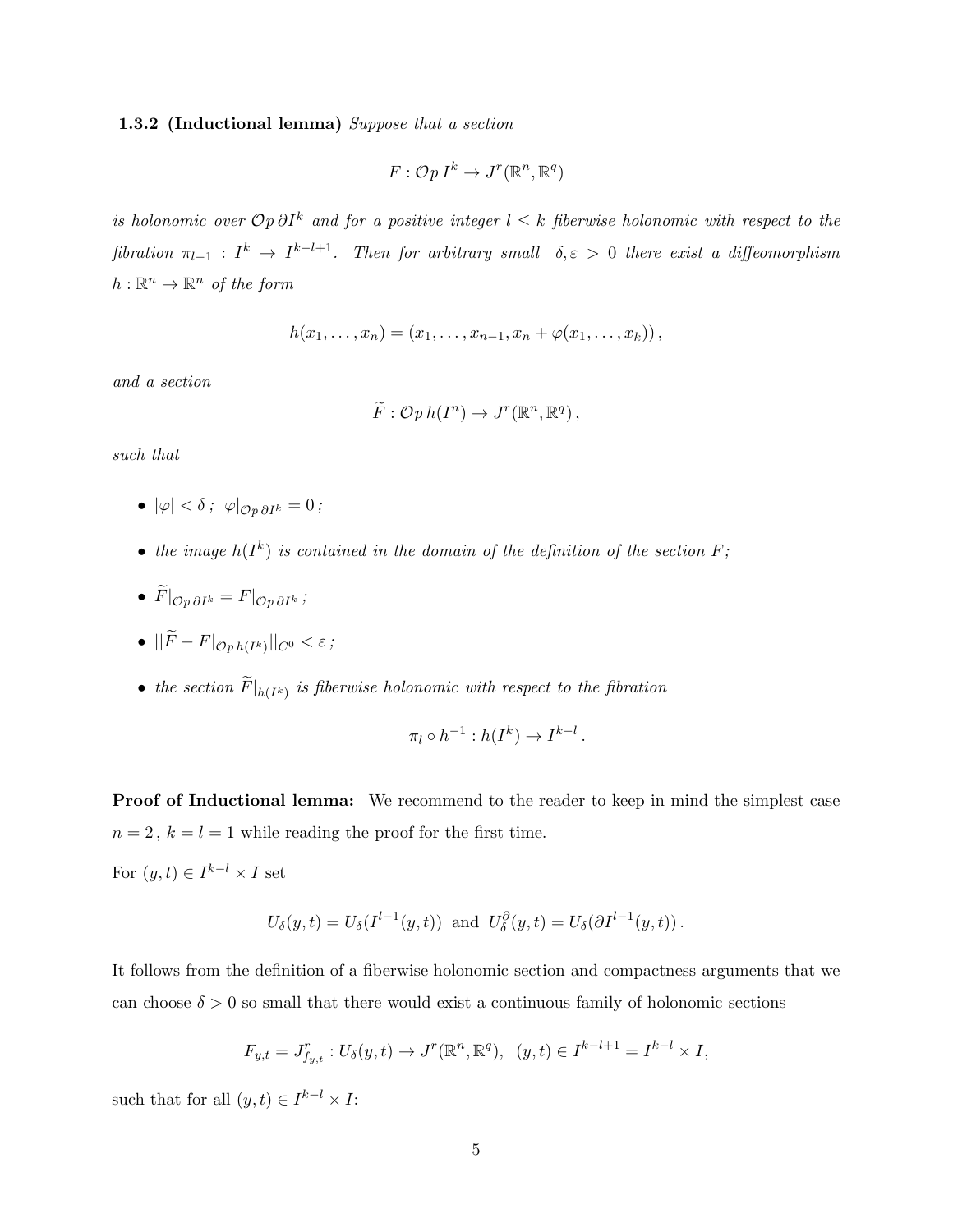- $F_{y,t}$  is defined on  $U_{\delta}(y,t)$ ;
- $F_{y,t}|_{I^{l-1}(y,t)} = F|_{I^{l-1}(y,t)}$ .

We can further adjust  $\delta$  and the family  $F_{y,t}$  in order to have

- $F_{y,t}|_{U^{\partial}_\delta(y,t)} = F|_{U^{\partial}_\delta(y,t)}$  for all  $(y,t) \in I^{k-l} \times I$  and
- $F_{y,t} = F|_{U_\delta(y,t)}$  for all  $(y,t) \in \mathcal{O}p \partial (I^{k-l} \times I)$ .

For a sufficiently large  $N$ , which is determined by the Interpolation Property below, we set

$$
U_i(y) = U_{\delta}(y, \frac{i}{2N}), \ U_i^{\partial}(y) = U_{\delta}^{\partial}(y, \frac{i}{2N}), \ y \in I^{k-l}, \ i = 0, ..., 2N,
$$
  

$$
U_i^{\text{top}}(y) = U_i(y) \cap \{x_n \ge \frac{\delta}{2}\},
$$
  

$$
U_i^{\text{bot}}(y) = U_i(y) \cap \{x_n \le -\frac{\delta}{2}\}.
$$

We will write  $F_y^i$  and  $f_y^i$  instead of  $F_{y, \frac{i}{N}}$  and  $f_{y, \frac{i}{N}}$ .

Notice that

$$
\sigma(N) = \max_{y \in I^{k-l}, i=1,\dots,2N, x \in U_i(y) \cap U_{i-1}(y)} ||F_y^i(x) - F_y^{i-1}(x)||_{N \to \infty} 0,
$$

and hence we have the following

Interpolation Property. For any  $\varepsilon > 0$ , a sufficiently large N and all odd integers  $i =$  $1, 3, \ldots 2N - 1$  there exist continuous families of holonomic sections

$$
G_y^i = J_{g_y^i}^r : U_i(y) \to J^r(\mathbb{R}^n, \mathbb{R}^q), y \in I^{k-l},
$$

such that

•  $G_y^i$  interpolate between  $F_y^{i-1}$  and  $F_y^{i+1}$  for all  $y \in I^{k-l}$ :

$$
G_y^i = \begin{cases} & F_y^{i+1} ~~on ~~ U_i^{top}(y) \cap U_{i+1}^{top} \,, \\ & F_y^{i-1} ~~on ~~ U_i^{bot}(y) \cap U_{i-1}^{bot} \,; \end{cases}
$$

- $||G_y^i F_y^i||_{C^0} < \varepsilon$  for all  $y \in I^{k-l}$ ;
- $G_y^i|_{U_i^{\partial}(y)} = F_y^i|_{U_i^{\partial}(y)} = F|_{U_i^{\partial}(y)}$  for all  $y \in I^{k-l}$ ;
- $G_y^i|_{U_i(y)} = F_y^i|_{U_i(y)} = F|_{U_i(y)}$  for all  $y \in \mathcal{O}p \, \partial I^{k-l}$ .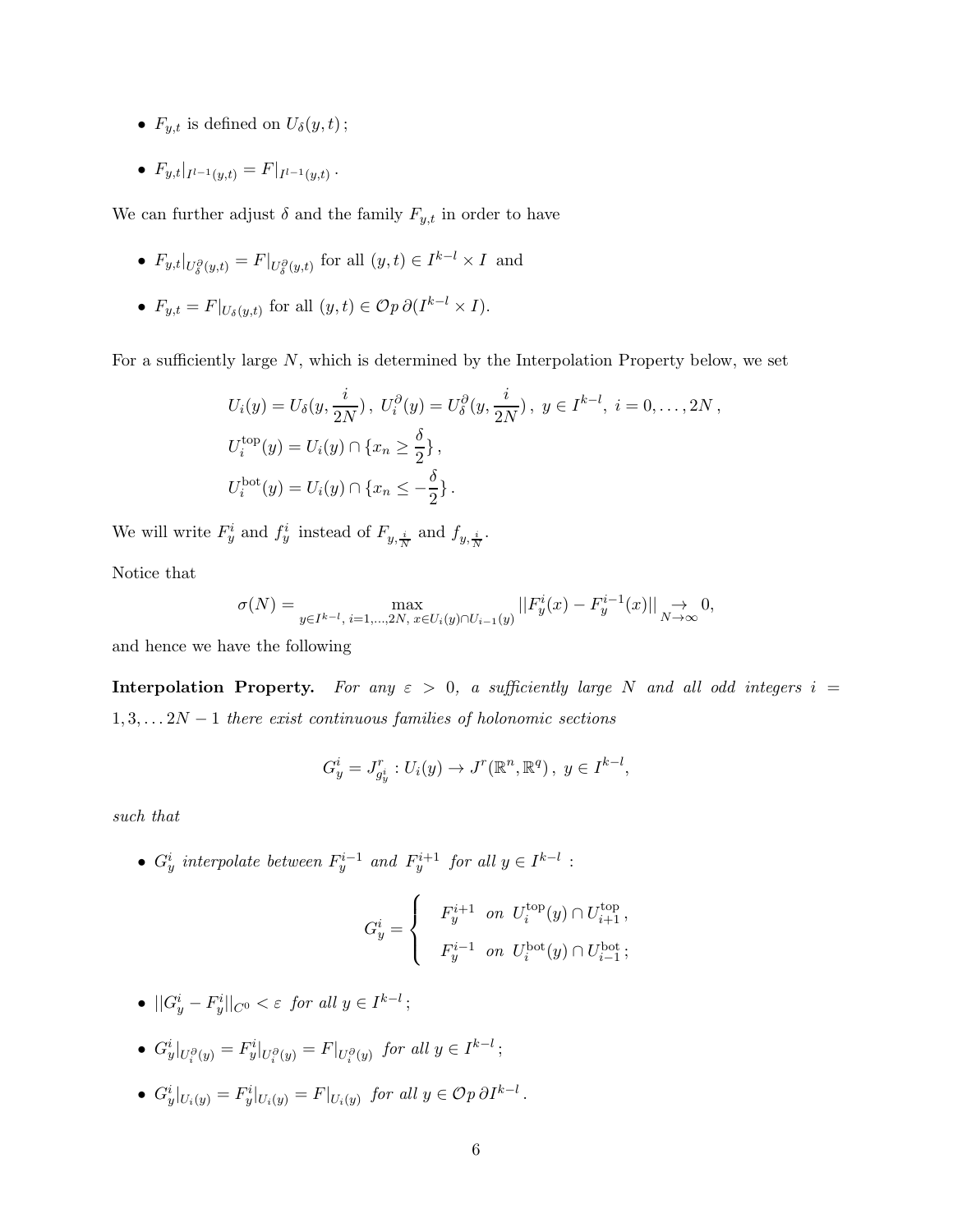For even values  $i = 0, 2, ..., 2N$  we set  $G_y^i \equiv F_y^i$ . Take a cut-off function  $\theta_N : \mathbb{R} \to I$ , which is equal to 0 on  $\mathcal{O}p(\mathbb{R}\setminus I)$  and is equal to 1 on  $\left[\frac{1}{4N},1-\frac{1}{4N}\right]$ , and define a function  $\varphi_N:\mathbb{R}^k\to\mathbb{R}$  by the formula

$$
\varphi_N(y,t,x)=\theta_N(t)\theta_N(||x||)\theta_N(||y||)\cos 2N\pi t, \ \ y\in\mathbb{R}^{k-l}, t\in\mathbb{R}, x\in\mathbb{R}^{l-1}.
$$

Consider the map  $h: \mathbb{R}^n \to \mathbb{R}^n$ ,

$$
h(x_1,\ldots,x_n)=(x_1,\ldots,x_{n-1},x_n+\delta_1\varphi_N(x_1,\ldots,x_k))
$$

where  $\delta/2 < \delta_1 < \delta$ . Viewing the image  $\tilde{I}^l(y) = h(I^l(y))$  as the union

$$
\tilde{I}^l(y) = \bigcup_{0}^{2N-1} \tilde{I}_i(y),
$$

where

$$
\tilde{I}_i(y) = \tilde{I}^l(y) \cap \{\frac{i}{2N} \le t = x_{k-l+1} \le \frac{i+1}{2N}\}\
$$

we define a continuous family of holonomic sections

$$
\widetilde{F}_y: \mathcal{O}p\,\widetilde{I}^l(y) \to J^r(\mathbb{R}^n, \mathbb{R}^q), \ y \in I^{k-l}
$$

by the formula

$$
\widetilde{F}_y|_{\mathcal{O}p\,\tilde{I}_i}=G^i_y|_{\mathcal{O}p\,\tilde{I}_i},\ \ i=0,\ldots,2N-1.
$$

Then the section  $\widetilde{F}: \mathcal{O}p\ h(I^k) \to J^r(\mathbb{R}^n, \mathbb{R}^q)$  defined by the formula

$$
\widetilde{F}(y,t,x) = \widetilde{F}_y(t,x)
$$
 for  $(y,t,x) \in \mathcal{O}_p(I^{k-l} \times I \times I^{n-k-l-1})$ 

is holonomic with respect to the fibration  $\pi_l \circ h$  and is  $\varepsilon$ -close to F.

**Proof of Theorem [1.3.1](#page-3-0):** We will prove the theorem by an induction over l. Consider for  $l = 0, \ldots k$  the following

Inductional hypothesis  $\mathcal{A}^{(l)}$ . Let  $F: \mathcal{O}pI^k \to J^r(\mathbb{R}^n, \mathbb{R}^q)$  be a section which is holonomic over  $\mathcal{O}p\,\partial I^k$ . For arbitrary small  $\delta,\varepsilon>0$  there exist a diffeomorphism  $h:\mathbb{R}^n\to\mathbb{R}^n$  of the form

$$
h(x_1,...,x_n) = (x_1,...,x_{n-1},x_n + \varphi(x_1,...,x_k)),
$$

and a section

$$
\widetilde{F}^l: \mathcal{O}p\,h(I^n) \to J^r(\mathbb{R}^n, \mathbb{R}^q)
$$

as required by the Inductional lemma, i.e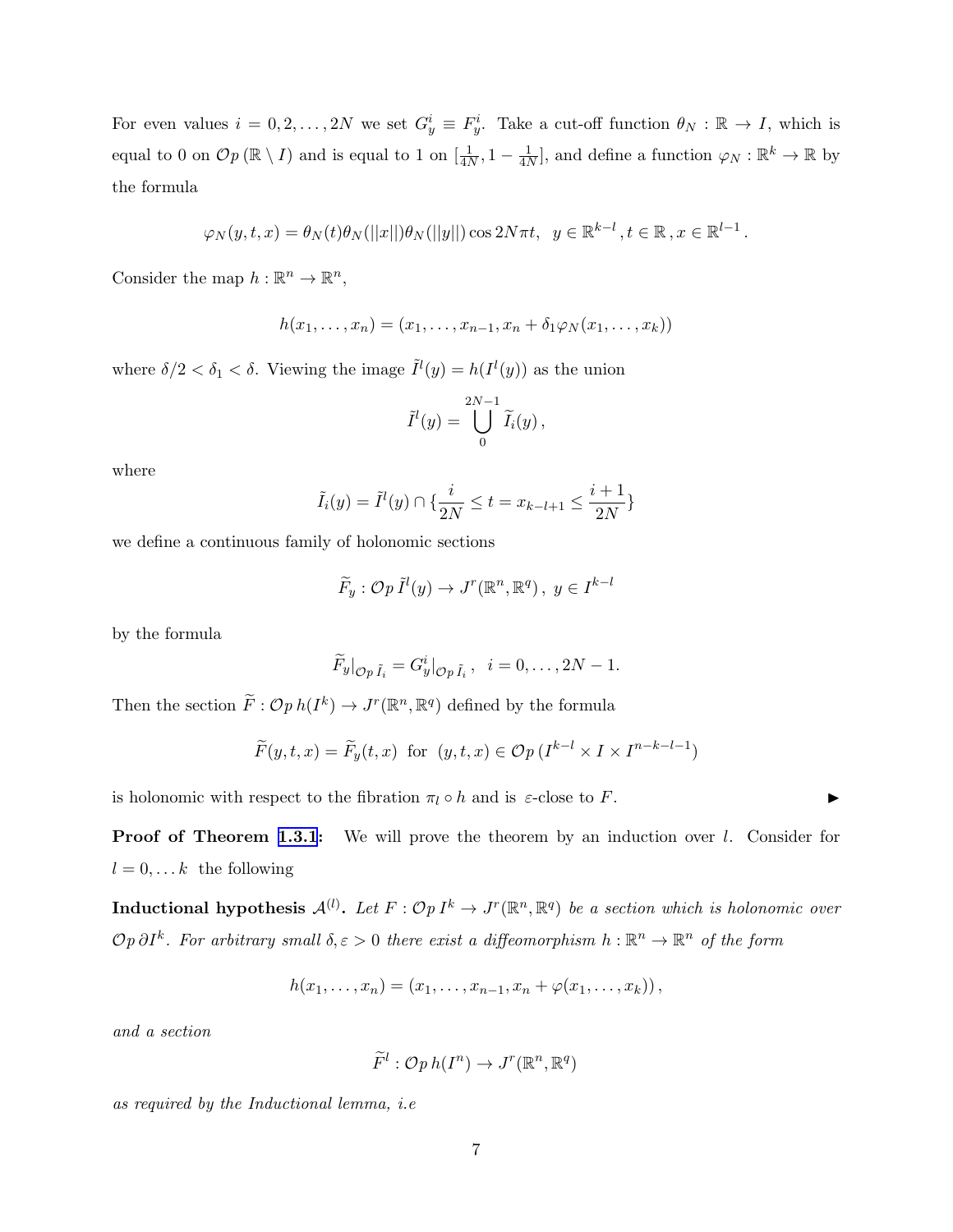- <span id="page-7-0"></span>•  $|\varphi| < \delta$ ;  $\varphi|_{\mathcal{O}_n \partial I^k} = 0$ ;
- the image  $h(I^k)$  is contained in the domain of the definition of the section  $F$ ;
- $\tilde{F}^l|_{\mathcal{O}p\,\partial I^k}=F|_{\mathcal{O}p\,\partial I^k};$
- $\bullet$   $||\widetilde{F}^l F|_{\mathcal{O}ph(I^k)}||_{C^0} < \varepsilon$ ;
- the section  $\tilde{F}^l|_{h(I^k)}$  is fiberwise holonomic with respect to the fibration

$$
\pi_l \circ h^{-1}: h(I^k) \to I^{k-l}.
$$

According to [1.1.1](#page-1-0) the given section  $F: I^n \to J^r(\mathbb{R}^n, \mathbb{R}^q)$ , which is holonomic near  $\partial I^k$ , is tautologically fiberwise holonomic with respect to the fibration by points  $\pi_0: I^k \to I^k$ . This implies  $\mathcal{A}^{(0)}$  and thus gives us the base for the induction. For  $l = 1$  the implication  $\mathcal{A}^{(l-1)} \Rightarrow \mathcal{A}^{(l)}$  follows immediately from Inductional lemma [1.3.2](#page-3-0), but in the general case  $l > 1$  we cannot apply 1.3.2 directly because the section  $F^{l-1}$  is defined near the deformed cube rather than the original one. Notice however, that the diffeomorphism  $h : \mathbb{R}^n \to \mathbb{R}^n$  induces the covering map  $h_* : J^r(\mathbb{R}^n, \mathbb{R}^q) \to J^r(\mathbb{R}^n, \mathbb{R}^q)$ . The section  $\bar{F}^{l-1} = (h_*)^{-1}(\tilde{F}^{l-1})$  is defined over  $\mathcal{O}p I^k$ , coincides with F near  $\partial I^k$  and fiberwise holonomic with respect to the fibration  $\pi_{l-1}: I^k \to I^{k-l+1}$ . Applying Inductional lemma [1.3.2](#page-3-0) we can approximate  $\bar{F}^{l-1}$  by a section  $\tilde{F}'$  over a deformed cube  $h'(I^k)$ . The section  $\tilde{F}'$  coincides with  $\bar{F}^{l-1}$  near  $\partial I^k$  and fiberwise holonomic with respect to the fibration  $\pi_l \circ h' : h'(I^k) \to I^{k-l}$ . If  $\tilde{F}'$ is sufficiently  $C^0$ -close to  $\bar{F}^{l-1}$ , then the section  $\tilde{F}^l = h_*(\tilde{F}')$  is the required approximation of F in a neighborhood of  $h''(I^k)$ , where  $h'' = h \circ (h')$ . This proves  $\mathcal{A}^{(l)}$  and Theorem [1.3.1](#page-3-0).

Parametric case. It turns out that Inductional lemma [1.3.2](#page-3-0) implies also the parametric version of Theorem [1.3.1.](#page-3-0) Namely, we have

1.3.3 (Parametric version of Theorem [1.3.1](#page-3-0)) Let  $F_z$ ,  $z \in I^m$ , be a family of sections  $\mathcal{O}pI^k \to J^r(\mathbb{R}^n,\mathbb{R}^q)$ , parameterized by the cube  $I^m$ . Suppose that  $k < n$  and the sections  $F_z$ are holonomic over  $\mathcal{O}p \partial I^k$  for all  $z \in I^m$ , and holonomic over the whole  $I^k$  for  $z \in \mathcal{O}p \partial I^m$ . Then for arbitrary small  $\delta, \varepsilon > 0$  there exist a family of diffeomorphisms  $h_z : \mathbb{R}^n \to \mathbb{R}^n$  of the form

$$
h_z(x_1,...,x_n)=(x_1,...,x_{n-1},x_n+\varphi_z(x_1,...,x_k)),
$$

and a family of holonomic sections

$$
\widetilde{F}_z : \mathcal{O}p \, h_z(I^k) \to J^r(\mathbb{R}^n, \mathbb{R}^q)
$$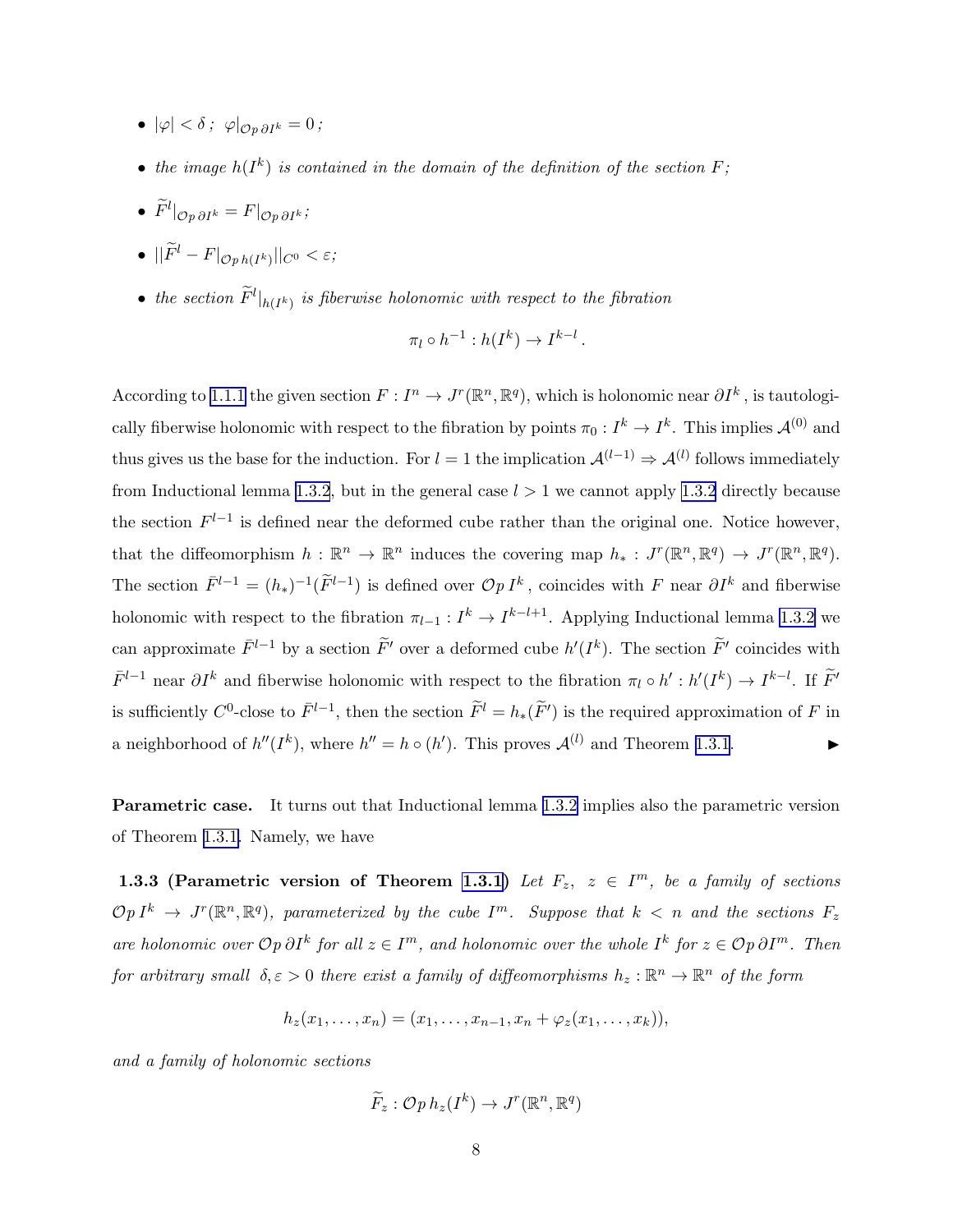such that

- $|\varphi_z| < \delta; \quad \varphi_z|_{\mathcal{O} \cap \partial I^k} = 0;$
- the section  $F_z$  is defined in a neighborhood of  $h_z(I^k) \, z \in I^m$ ;
- $\widetilde{F}_z|_{\mathcal{O}_n \partial I^k} = F_z|_{\mathcal{O}_n \partial I^k}$
- $\widetilde{F}_z = F_z$  for  $z \in \mathcal{O}p I^m$  and
- $\bullet$   $||F_z F_z|_{\mathcal{O}p\,h_z(I^k)}||_{C^0} < \varepsilon$ .

**Proof:** Consider the cube  $I^{k+m} = I^k \times I^m \subset \mathbb{R}^n \times \mathbb{R}^k = \mathbb{R}^{n+m}$ . Let  $J^r(\mathbb{R}^{n+m} | \mathbb{R}^n, \mathbb{R}^q)$  be the bundle whose restriction to  $\mathbb{R}^n \times z$ ,  $z \in \mathbb{R}^m$ , equals  $J^r(\mathbb{R}^n, \mathbb{R}^q)$ . The family of sections

$$
F_z: I^k \to J^r(\mathbb{R}^n,\mathbb{R}^q)
$$

can be viewed as a section

$$
\overline{F}: I^{k+m} \to J^r(\mathbb{R}^{n+m} | \mathbb{R}^n, \mathbb{R}^q).
$$

The section  $\overline{F}$  lifts to a section  $\overline{\overline{F}}: I^{k+m} \to J^{r}(\mathbb{R}^{n+m}, \mathbb{R}^{q})$ , so that  $\pi \circ \overline{\overline{F}} = \overline{F}$ , where

$$
\pi: J^r(\mathbb{R}^{n+m}, \mathbb{R}^q) \to J^r(\mathbb{R}^{n+m} | \mathbb{R}^n, \mathbb{R}^q)
$$

is the canonical projection. Moreover, the section  $\overline{\overline{F}}$  can be chosen holonomic near  $\partial I^{k+m}$ . Hence we can apply Theorem [1.3.1](#page-3-0) to get an  $\varepsilon$ -approximation  $\widetilde{F}$  of  $\overline{F}$  over a  $\delta$ -displaced cube  $h(I^{k+m})$ . Then the composition  $\widetilde{F} = \pi \circ \widetilde{F} : I^{k+m} \to J^r(\mathbb{R}^{n+m} | \mathbb{R}^n, \mathbb{R}^q)$  can be interpreted as the required family  $\{\widetilde{F}_z\}_{z\in I^m}$  of holonomic  $\varepsilon$ -approximations of the family  $\{F_z\}$  near  $\{h_z(I^k)\}\$ .

In the same way as Theorem [1.3.1](#page-3-0) implies Theorem [1.2.1](#page-2-0), i.e. via the induction over skeleta, Theorem [1.3.3](#page-7-0) implies Theorem [1.2.2](#page-2-0).

### 2 Applications

## 2.1 Gromov's h-principle for  $Diff V$ -invariant differential relations over open manifolds

**Differential relations.** A differential relation (or condition) imposed on sections  $\varphi: V \to X$  of a fiber bundle  $X \to V$  is a subset  $\mathcal{R} \subset X^{(r)}$ , where r is called the *order* of  $\mathcal{R}$ . A section  $\Phi: V \to X^{(r)}$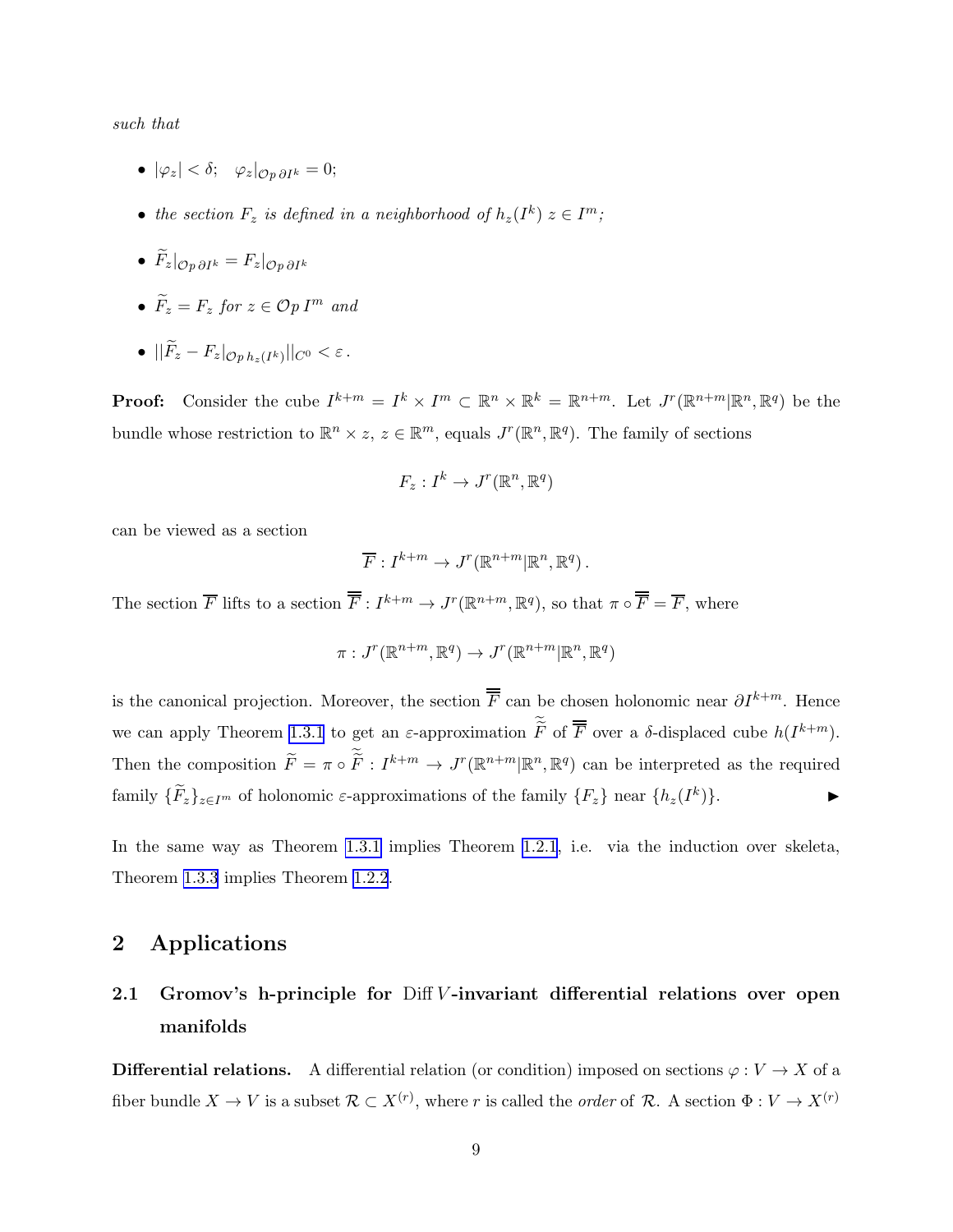is called a *formal solution* of  $\mathcal R$  if  $\Phi(V) \subset \mathcal R$ . A C<sup>r</sup>-section  $\varphi: V \to X$  is called a *solution* of the relation R if  $J_{\varphi}^r(V) \subset \mathcal{R}$ . We will denote the space of solution of R by Sol R, the space of formal solutions by Sec R, and the space of holonomic formal solutions by Hol R. The r-jet extension establishes a one-to-one correspondence

$$
J^r:\mathop{\rm Sol}\nolimits{\mathcal R}\to\mathop{\rm Hol}\nolimits{\mathcal R}
$$

between the solutions and holonomic formal solutions of  $R$ . We will use the term "solution" also for the sections from Hol  $\mathcal R$  when the distinction between the solutions of  $\mathcal R$  as sections of X or  $X^{(r)}$  is clear from the context, or irrelevant.

Diff V-invariant differential relations. Given a fibration  $p : X \to V$  we will denote by Diff  $\overline{V}X$ the group of fiber-preserving diffeomorphisms  $h_X : X \to X$ , i.e.  $h_X \in \text{Diff }_V X$  if and only if there exists a diffeomorphism  $h_V: V \to V$  such that  $p \circ h_X = h_V \circ p$ . Let  $\pi: \text{Diff }_V X \to \text{Diff } V$  be the projection  $h_X \mapsto h_V$ . We are interested when this arrow can be reversed, i.e. when there exists a homomorphism j: Diff  $V \to \text{Diff}_V X$  such that  $\pi \circ j = id$ . We call a fibration  $X \to V$ , together with a homomorphism j, natural if such a lift exists. For instance, the trivial fibration  $X = V \times W \to V \to V$  is natural. Here  $j(h_V) = h_V \times id$ . The tangent bundle  $T(V) \to V$  is natural as well. If a fibration  $X \to V$  is natural then any fibration associated with it is natural as well. In particular, if  $X \to V$  is natural then  $X^{(r)} \to V$  is natural. The implied lift

$$
j^r : \text{Diff } V \to \text{Diff } _V X^{(r)} \,, \ \ h \mapsto h_*
$$

is defined here by the formula

$$
h_*(s) = J^r_{j(h)\circ\bar{s}}(h(v))
$$

where  $s \in X^{(r)}$ ,  $v = p^r(s) \in V$ , and  $\bar{s}$  is a local section near v which represents the r-jet s.

Given a natural fibration  $X \to V$ , a differential relation  $\mathcal{R} \subset X^{(r)}$  is called Diff V-invariant if the action  $s \mapsto h_*s$ ,  $h \in \text{Diff } V$  leaves R invariant. In other words, a differential relation R is Diff V-invariant if it can be defined in V-coordinate free form. Notice that though the definition of a Diff V-invariant relation depends on the choice of the homomorphism  $j$  this choice is fairly obvious in most interesting examples, and we will not specify it.

The action  $s \mapsto h_*s$  preserves the set of holonomic sections:

$$
h_*(J_f^r) = J^r\left(j(h) \circ f \circ h^{-1}\right),
$$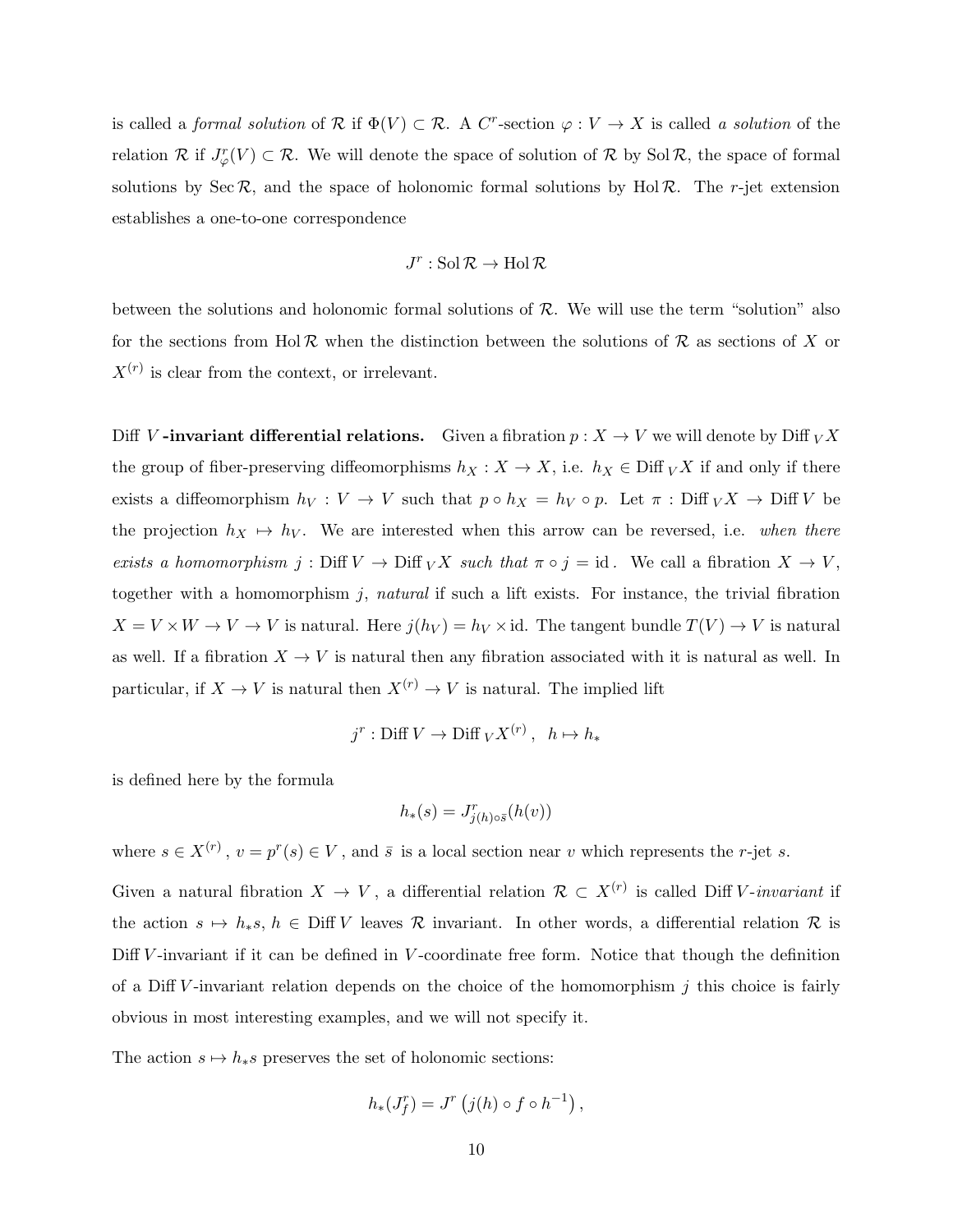<span id="page-10-0"></span> $f \in \text{SecX}, h \in \text{Diff } V$ . In particular, the group Diff V acts on the space Sol R of an invariant differential relation R.

Homotopy principle. Existence of a formal solution is a necessary condition for the solvability of a differential relation R, and thus before trying to solve R one should check whether R admits a formal solution. The problem of finding formal solutions is of pure homotopy-theoretical nature. This problem maybe simple, or highly non-trivial, but in any case it is important to treat the homotopical problem first, and look for genuine solutions only after existence of formal solutions have been already established.

Though finding a formal solution is an algebraic, or homotopy-theoretical problem which is a dramatic simplification of the original differential problem, and at first thought the existence of a formal solution cannot be sufficient for the genuine solvability of  $R$ , in the second half of XX century there were discovered many large and geometrically interesting classes of differential relations  $\mathcal R$  for which the solvability of the formal problem turned out to be sufficient for the genuine solvability. Moreover, in most of these examples the spaces of formal and genuine solutions are much closer related that one could expect.

A differential relation  $\mathcal R$  is said to satisfy the *(parametric)* h-principle, or homotopy principle if the inclusion Hol  $\mathcal{R} \hookrightarrow \text{Sec } \mathcal{R}$  is a weak homotopy equivalence. This means, in particular, that any formal solution can be deformed inside  $\mathcal F$  into a genuine solution and any two solutions which can be joined by a family of formal solutions can be also joined by a family of genuine solutions. Moreover, similar properties hold for families of formal and genuine solutions, depending on arbitrary number of parameters.

In fact, it is useful to consider different "degrees" of h-principles, when one want to establish closer and closer connection between formal and genuine solutions. For instance, different forms of h-principles may include some approximation and extension properties.

**Open manifolds.** A manifold V is called *open*, if there are no closed manifolds among its connected components. As it is well known

**2.1.1** If V is open, then there exists a polyhedron  $K \subset V$ , codim  $V_0 \geq 1$ , such that V can be compressed by an isotopy  $g^t: V \to V$ ,  $t \in [0,1]$ , into an arbitrary small neighborhood U of  $V_0$ .

Here is the main theorem of this section.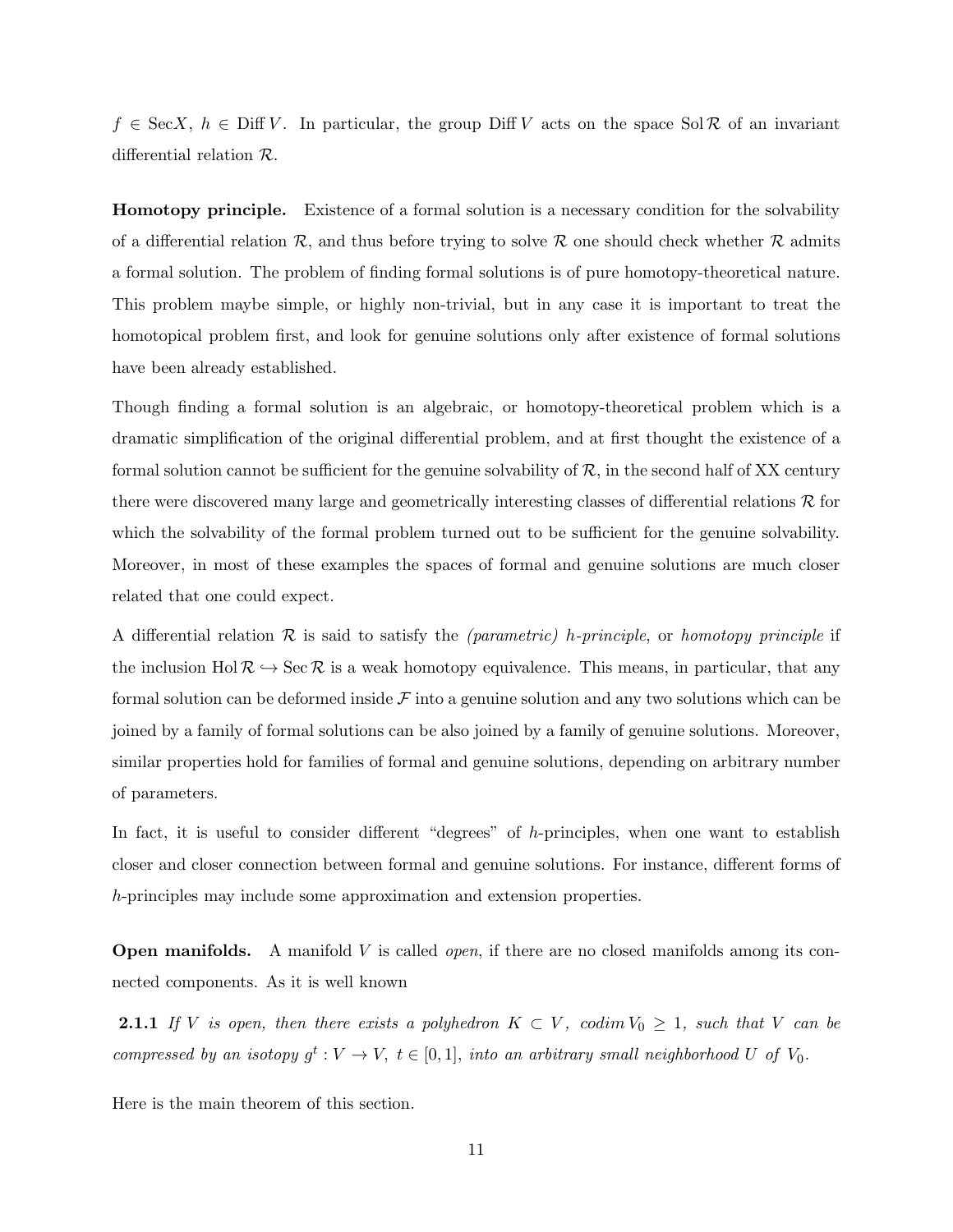**2.1.2 (Gromov, 1968)** Let V be an open manifold and  $X \rightarrow V$  a natural fiber bundle. Then any open Diff V-invariant differential relation  $\mathcal{R} \subset X^{(r)}$  satisfies the parametric h-principle.

**Proof:** We need to proof that given a family of sections  $F_z \in \text{Sec } \mathcal{R}, z \in I^m, m = 0, \ldots,$ such that for  $z \in \mathcal{O}p \partial I^m$  the section  $F_z$  is holonomic, there exists a family  $\widetilde{F}_z \in Hol\mathcal{R}$  which is homotopic in Sec R to the family  $F_z, z \in I^m$ , relative to  $\partial I^m$ . Let  $K \subset V$  be a polyhedron of positive codimension, as in [2.1.1](#page-10-0). According to Theorem [1.2.2](#page-2-0) there exist a  $C^0$ -small family of diffeomorphisms  $h_z: V \to V$  and a family  $G_z \in \text{Hol}_{\mathcal{O}p h_z(K)}\mathcal{R}$ , such that  $h_z = \text{Id}$  for  $z \in \partial I^m$ , and  $G_z$  is  $C^0$ -close to  $F_z$  over  $\mathcal{O}p \, h_z(K)$ . Let U be a small neighborhood of K, such that for all  $z \in I^m$  the image  $h_z(U)$  is contained in the domain of the definition of the section  $G_z$ . Let  $g^t: V \to V, t \in [0,1],$  be the isotopy compressing V into the neighborhood U. Then for every  $z \in I^m$  the isotopy  $g_z^t = h_z \circ g^t \circ h_z^{-1}$ ,  $t \in [0, 1]$ , compresses V into a neighborhood of  $h_z(K)$  where the section  $G_z$  is defined. The desired family of sections  $\widetilde{F}_z \in Hol\mathcal{R}$  can be now defined by the formula

$$
\widetilde{F}_z = (g_z^1)^{-1}_*(G_z), \ z \in I^m,
$$

where  $(g_z^1)_*: X^{(r)} \to X^{(r)}$  is the induced action of the diffeomorphism  $g_z^1$  on the natural fibration  $X^{(r)} \to V$ .

Notice, that the  $C^0$ -dense h-principle for R does not necessarily hold, though the  $C^0$ -dense hprinciple holds for  $\mathcal R$  near A. The relative h-principle does not hold either. However, we have its following version.

**2.1.3** Let  $\mathcal{R} \subset X^{(r)}$  be an open Diff V-differential relation over an open manifold V. Let  $B \subset V$ be a closed subset such that each connected component of the complement  $V \setminus B$  has a boundary point which is not in B. Then the relative parametric h-principle holds for  $\mathcal R$  and the pair  $(V, B)$ .

#### 2.2 Directed embeddings of open manifolds

Let  $Gr_n(W)$  be the Grassmanian bundle of tangent *n*-planes to a *q*-dimensional manifold  $W, q > n$ , and  $A \subset Gr_n(W)$  be an arbitrary subset. A map  $f: V \to W$  of a *n*-dimensional manifold V is called A-directed if the tangential (Gauss) map  $G_f: V \to Gr_n(W)$  sends V into A. Any A-directed map is automatically an immersion. If A is *open*, then the h-principle for A-directed maps  $V \to W$ follows immediately from [2.1.2](#page-10-0), since the corresponding differential relation  $\mathcal{R}_A$  is open and Diff Vinvariant. For A-directed embeddings Gromov proved in[[G2\]](#page-14-0) via his convex integration technique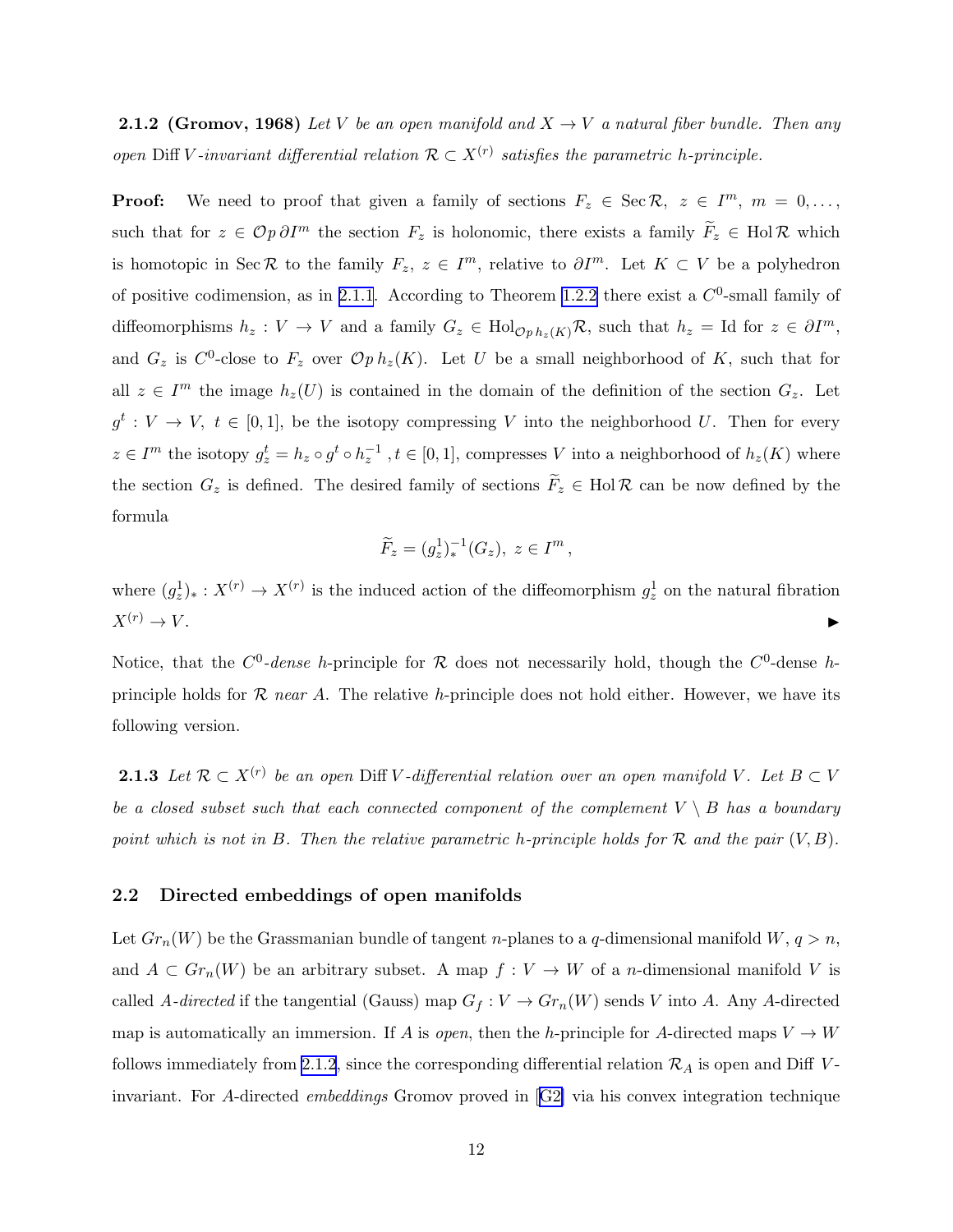<span id="page-12-0"></span>the following <sup>2</sup>

**2.2.1** (Homotopy principle over embeddings) If  $A \subset Gr_n(W)$  is open and V is an open manifold, then every embedding  $f_0: V \to W$ , whose tangential lift  $G_0 = G_{f_0} : V \to Gr_n(W)$ is homotopic over embeddings to a map  $G_1 : V \to A \subset Gr_n(W)$  can be isotoped to a A-directed embedding  $f_1: V \to W$ .

Here the homotopy *over embeddings* means that the underlying homotopy  $g_t: V \to W$  is an isotopy. We show below how Theorem 2.2.1 can be deduced from Holonomic approximation theorem [1.2.1.](#page-2-0)

**Proof:** Suppose that the homotopy  $G_t$  is fixed on the base (that is the underlying isotopy  $g_t$ :  $V \to W$  is fixed on V) and small in the following sense: the angle between  $T_v(V)$  and  $G_t(T_v(V))$ is less then, say,  $\pi/4$  for all  $v \in V$  and  $t \in [0,1]$ . Let  $K \subset V$  be a codimension  $\geq 1$  compact subcomplex in  $V$ , such that  $V$  can be compressed into an arbitrary small neighborhood of  $K$ . The plane fields  $G_t(T(V))$  along V define a homotopy of section  $F_t: V \to X^{(1)}$  of the fibration  $X^{(1)} \to V$ , where X is a tubular neighborhood of  $V \subset W$ . Using Theorem [1.2.1](#page-2-0) we can construct a holonomic approximation  $F_1$  of  $F_1$  near  $h_1(K)$ , where  $h_t: V \to V$  is a diffeotopy. For a sufficiently close approximation the section  $\widetilde{F}_1$  over  $h_1(K)$  still lies in (the open set) A. Therefore the graph of the 0-jet part of this new section over a neighborhood of  $h_1(K) \subset V$  is the image of the required embedding  $f_1: V \to W$ . The respective isotopy  $f_t$  is the composition of the compression and the isotopy of sections.

Any fixed on V (non-small) homotopy  $G_t$  may be decomposed into a finite sequence of some small homotopies. Therefore we can apply the previous construction successively and get the required isotopy  $f_t$ .

If the general case when the homotopy  $G_t$  is not fixed on V we may apply the previous construction to the pull-back homotopy  $(d\varphi_t)^{-1} \circ G_t$  and the pull-back relation  $\mathcal{R}_{\widetilde{A}} = \varphi_1^*$  $j^*_1(\mathcal{R}_A)$ , where  $\varphi_t: W \to W$ is a diffeotopy, which extends the underlying for  $G_t$  isotopy  $g_t: V \to W$ .

The parametric *h*-principle is also valid in this case (with the same proof).

<sup>&</sup>lt;sup>2</sup> Gromov's proof is discussed in [\[Sp](#page-14-0)].Rourke and Sanderson gave two independent proofs of this theorem in [[RS1](#page-14-0)] and [\[RS2\]](#page-14-0). The proof in [\[RS2](#page-14-0)] is quite close to ours.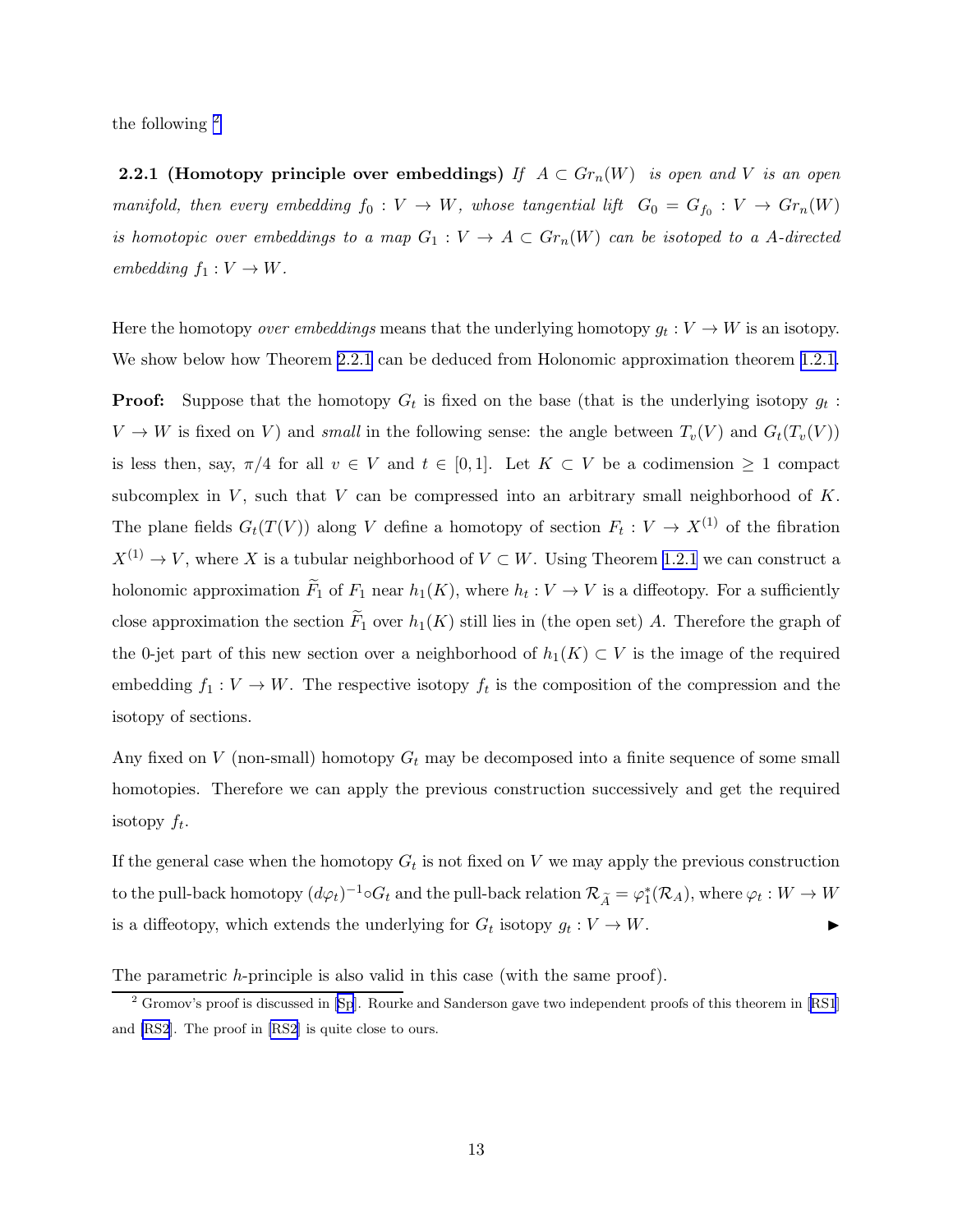#### <span id="page-13-0"></span>2.3 Final remarks

Geometrically interesting examples covered by Theorem [2.1.2](#page-10-0) include (see[[G2](#page-14-0)]) in the case of open manifolds immersions, submersions, k-mersions (i.e. mappings of rank  $\geq k$ ), mappings with nondegenerate higher-order osculating spaces, mappings transversal to foliations, or more generally, to arbitrary distributions, construction of generating system of exact differential k-forms, symplectic and contact structures on open manifolds, etc.

On the other hand, the micro-extension trick which goes back to M. Hirsch, allows sometimes to reformulate the problems about closed manifolds in terms of open manifolds. For example, if  $\dim W > \dim V$  then a construction of an immersion  $V \to W$  homotopic to a map  $f: V \to W$  is equivalent to a construction of an immersion  $E \to W$ , where E is the total space of the normal bundle to  $T(V)$  in  $f^*T(W)$ . The manifold E is open and hence the h-principle [2.1.2](#page-10-0) applies. The same trick yields in some cases the directed embedding theorem for closed manifolds. For instance, Theorem [2.2.1](#page-12-0) allows, when the necessary homotopical conditions are met, to perturb a closed *n*-dimensional submanifold  $V \subset \mathbb{R}^q$  via an isotopy so that its projection to  $\mathbb{R}^k$ , where  $n < k < q$ , becomes an immersion.

Gromov showed in [G1] that the relative parametric h-principle is equivalent to the relative hprinciple for foliated manifolds. For instance, a manifold V with a k-dimensional foliation  $\mathcal{F}$ , such that the tangent to the foliation bundle  $\xi = T(\mathcal{F})$  is trivial, admits a map to  $\mathbb{R}^{k+1}$  whose restriction to each leaf is an immersion. A similar statement for a non-integrable sub-bundle  $\xi \subset T(V)$  does not follow from Theorem [2.1.2](#page-10-0). To prove this and some other geometric corollaries one needs several modifications of the h-principle [2.1.2,](#page-10-0) which can be found in Gromov's book [\[G2](#page-14-0)]. One of these modifications is concerned with the differential relation invariant with respect to certain subgroups of Diff  $V$ . For instance, the statement about mappings non-degenerate along (not necessarily integrable) tangent distributions requires the following theorem from Gromov's book [\[G2](#page-14-0)].

**2.3.1** Let  $X \to V \times \mathbb{R}$  be a natural fibration and  $\mathcal{R} \subset X^{(r)}$  be an open differential relation invariant with respect to diffeomorphisms of the form

$$
(x,t)\mapsto(x,h(t))\ \ x\in V, t\in\mathbb{R}.
$$

Then R satisfies the parametric h-principle.